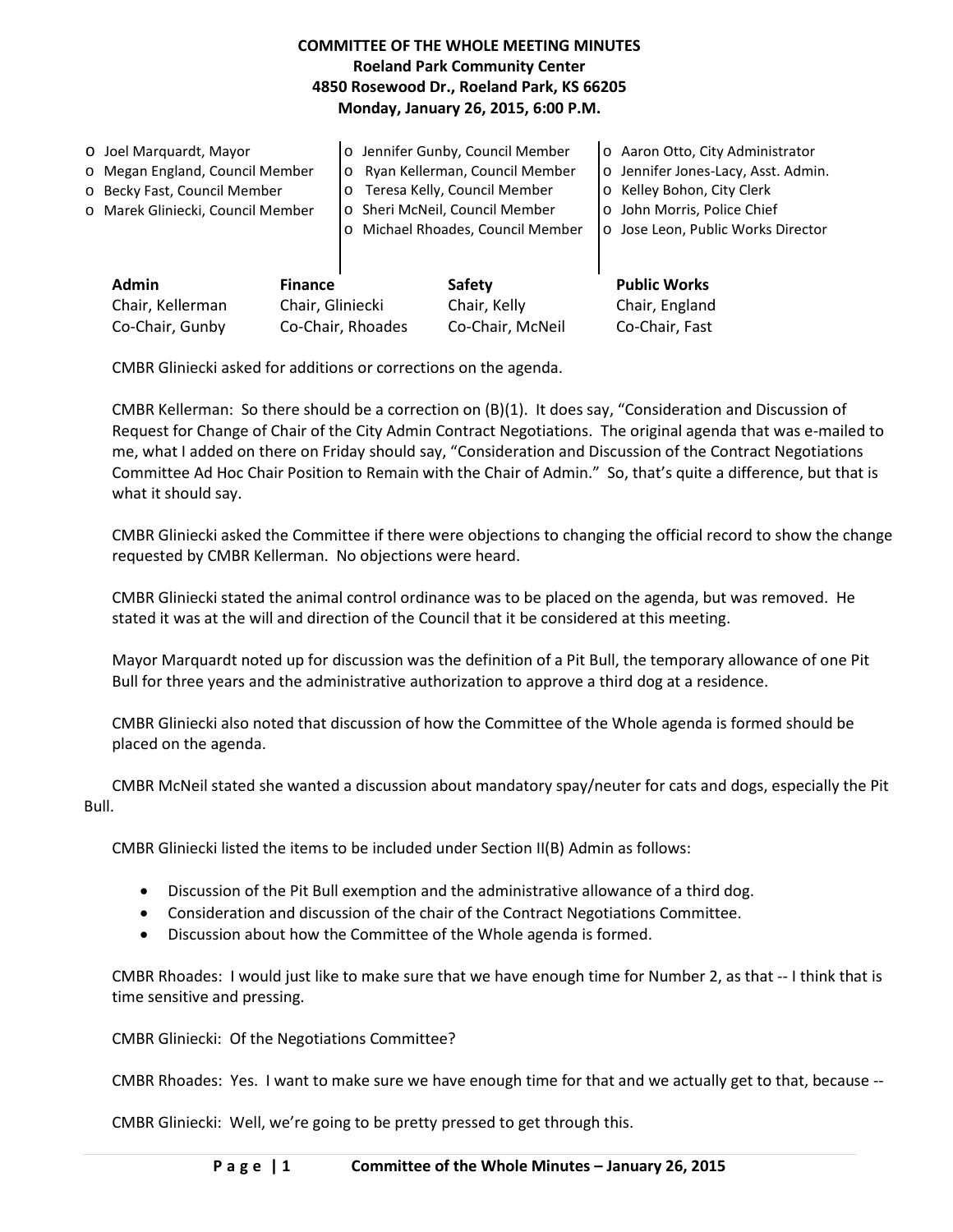CMBR Rhoades: Okay. I just want to say that I think that's a time sensitive issue that needs to be addressed.

# **I. APPROVAL OF MINUTES**

- A. December 8, 2015
- B. December 15, 2015

CMBR England: I seem to remember we had a long discussion that night and there's two members of the Governing Body that were transcribed in detail and the rest of everyone's was summarized. So, I was wondering if somebody could explain that and why not everyone was transcribed.

CMBR Gliniecki stated that Councilmembers requested their statements be for the record.

CMBR England: I'd like to be quoted for the record in that – in those minutes as well. Those previous minutes.

CMBR Gliniecki said Ms. England's comments will be added to the minutes.

CMBR England: My question is at what point do we get to – so, at any meeting or every meeting we could request for our statements to be transcribed? Okay. And so did that happen at the meeting? Or I know it didn't happen at the meeting. So, if we say, I would like this entire conversation, everything that I say to be transcribed, then it will be? Okay. Thanks. I would like my statements to be transcribed for those minutes.

CMBR Gliniecki noted the minutes would be approved at a later meeting.

## **II. REPORTS OF COMMITTEES:**

# **A. Public Safety - Kelly / McNeil**

**1.** Purchase of 2015 Police Vehicles

CMBR Kelly stated she and CMBR McNeil met with Police Chief Morris who is requesting to replace two vehicles from the fleet.

Police Chief Morris addressed the Committee asking for approval to purchase the new vehicles previously approved in the budget. He noted that currently there are five marked patrol units assigned to the Police Department and the department will be transitioning one of the older vehicles out and putting it back into the pool. . He added that it is important to maintain the integrity of the Police Department's fleet as the patrol vehicles run 24/7.

Chief Morris noted that he will report on crime statistics in the City at next month's meeting, but did add that overall crime is down in Roeland Park.

CMBR Fast stated she would like to see a list of vehicles in the department and a timeline of when the vehicles are to be transitioned out of the department.

It was recommended by the Committee to move this item to the Consent Agenda of the City Council meeting.

## **B. Admin - Kellerman / Gunby**

CMBR Kellerman: Okay. So, we're going to start off with the – Number 1 is on our animal ordinance. And, Council President, as we stated earlier, the animal ordinance says – stated the topic of -- really should be a limit of one Pit Bull, correct?

Mayor Marquardt noted the revised ordinance definition would make it unlawful to keep or maintain more than one Pit Bull on any property in the City. This prohibition shall expire on January 1, 2018. The Mayor noted he had spoken with an animal rights group, but stated he would not share their statements directly and invited them to speak during Public Comment at the City Council meeting. He did note that one of the groups did endorse this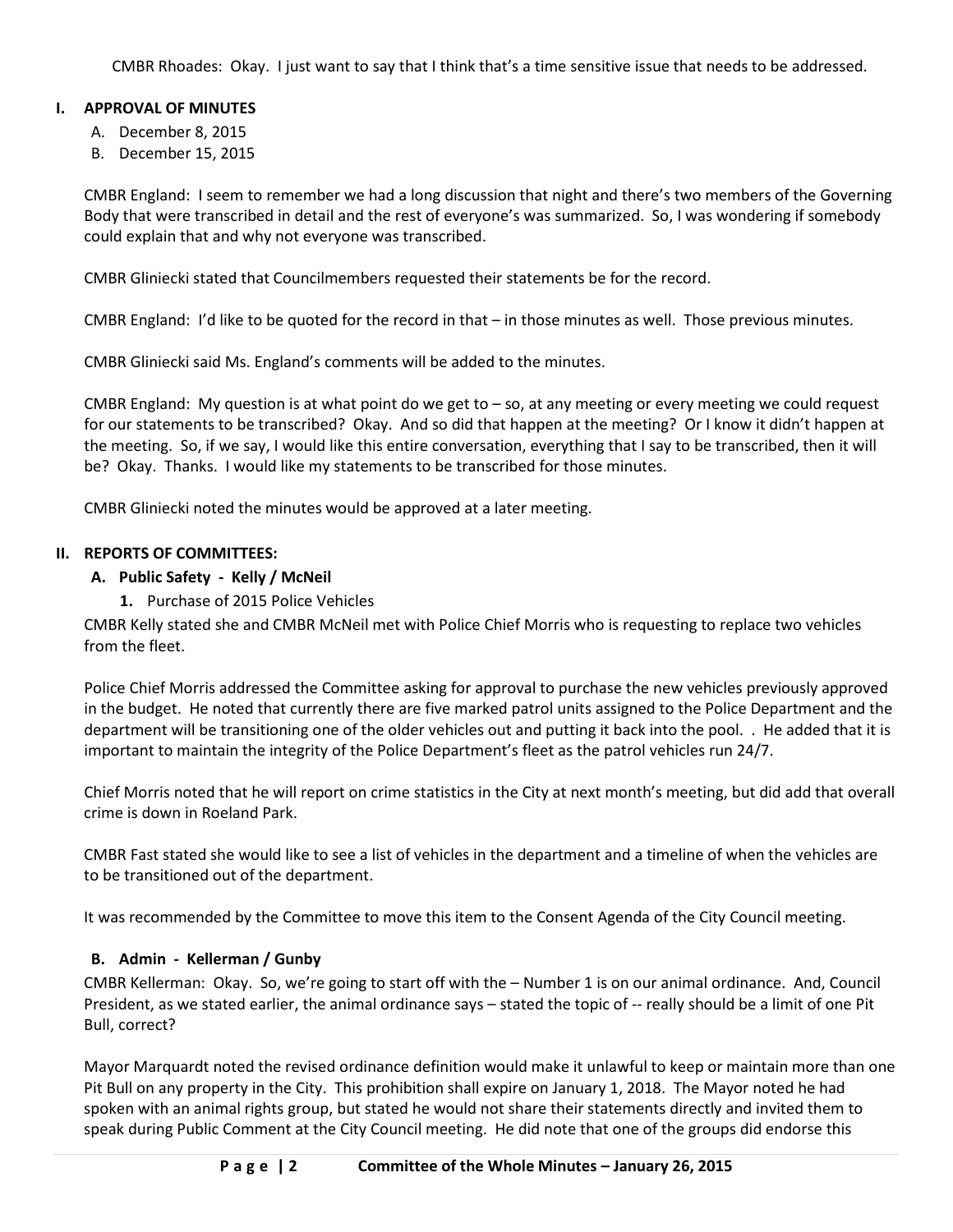amendment as there is concern by some of the public lifting the Pit Bull ban and that having a transitional period with a sunset clause is a good thing.

CMBR Kellerman: Let's go up and open that up for discussion.

CMBR Gunby stated she was in favor of the updated animal control ordinance in the packet as was discussed at the last Committee of the Whole meeting. She added she is not in favor of the additional language extending the ban on Pit Bulls to just one animal through January 2018. She felt this goes against the best practices used to update the ordinance. Some problems she identified with the Pit Bull restrictions would be enforcement difficulties in identifying a pit bull and does the ordinance address Pit Bulls in the City that are not owned by a resident such as those visiting or walking in the park and on City streets. Mayor Marquardt noted that allowances have been made for Pit Bulls at special events and that the language refers to Pit Bulls on private property, not walking on City streets. The Mayor added that talking with people on both sides of the issue is important and while he may not necessarily agree with a viewpoint, it's a higher risk not to work with the citizens.

CMBR McNeil believes the Pit Bull compromise is fair. She stated she has been contacted by people who initiated the ban on pit bulls and the initiative they began needs to be respected rather than saying they were wrong. She added that it's too easy to have two dogs and fairly easy to have three and then to come before Council to get a fourth. If these were all pit bulls, then she could see that becoming a real problem.

CMBR Gunby reiterated the original animal control ordinance banned all Pit Bulls from the City meaning they could not be owned, walked, or ride in any car driven in Roeland Park. The updated ordinance has removed all breed specific language and it does not matter what type of dog it is as long as it is not a dangerous or vicious animal.

City Attorney Shortlidge stated the language refers to the element of ownership, keeping or maintaining and would not apply to animals walking or riding through the City.

CMBR Gliniecki initiated the discussion of determining the predominate breed of a Pit Bull terrier by a Kansas licensed veterinarian. The Mayor noted other cities used the written determination of a veterinarian and after discussions with staff, it was felt this was a reasonable way to address the issue as the City would not be liable for determining the predominate breed.

CMBR Kellerman: And if I recall too from the Committee of the Whole meeting from January 12<sup>th</sup>, we mentioned at the 11 o'clock hour the year of 2018, but I don't think we actually had a date. So, how was that date placed into the packet?

Mayor Marquardt stated he chose 2018 as the sunset date as it was not an election year and did not want this topic to become an issue.

CMBR Kelly had questions of what would happen after the sunset of Pit Bull exclusion and did not believe it needed to be a three-year exemption, but could be two years.

CMBR Gunby inquired as to who would pay for the written opinion of the Kansas licensed veterinarian would there need to be changes to the current documentation process when registering a dog in the City.

CMBR Rhoades: I think that probably would be an easy fix if we just said a licensed veterinarian. I don't know that - since we are on the border with Missouri I could see someone going and having their dog looked at on the Missouri side. So, if it just said licensed veterinarian versus Kansas-licensed veterinarian that would be the proper way to go. And then also for the record, I'd like anything I state in this meeting for the record.

CMBR England: Okay. Just one more time. At what point does a licensed veterinarian come into the situation?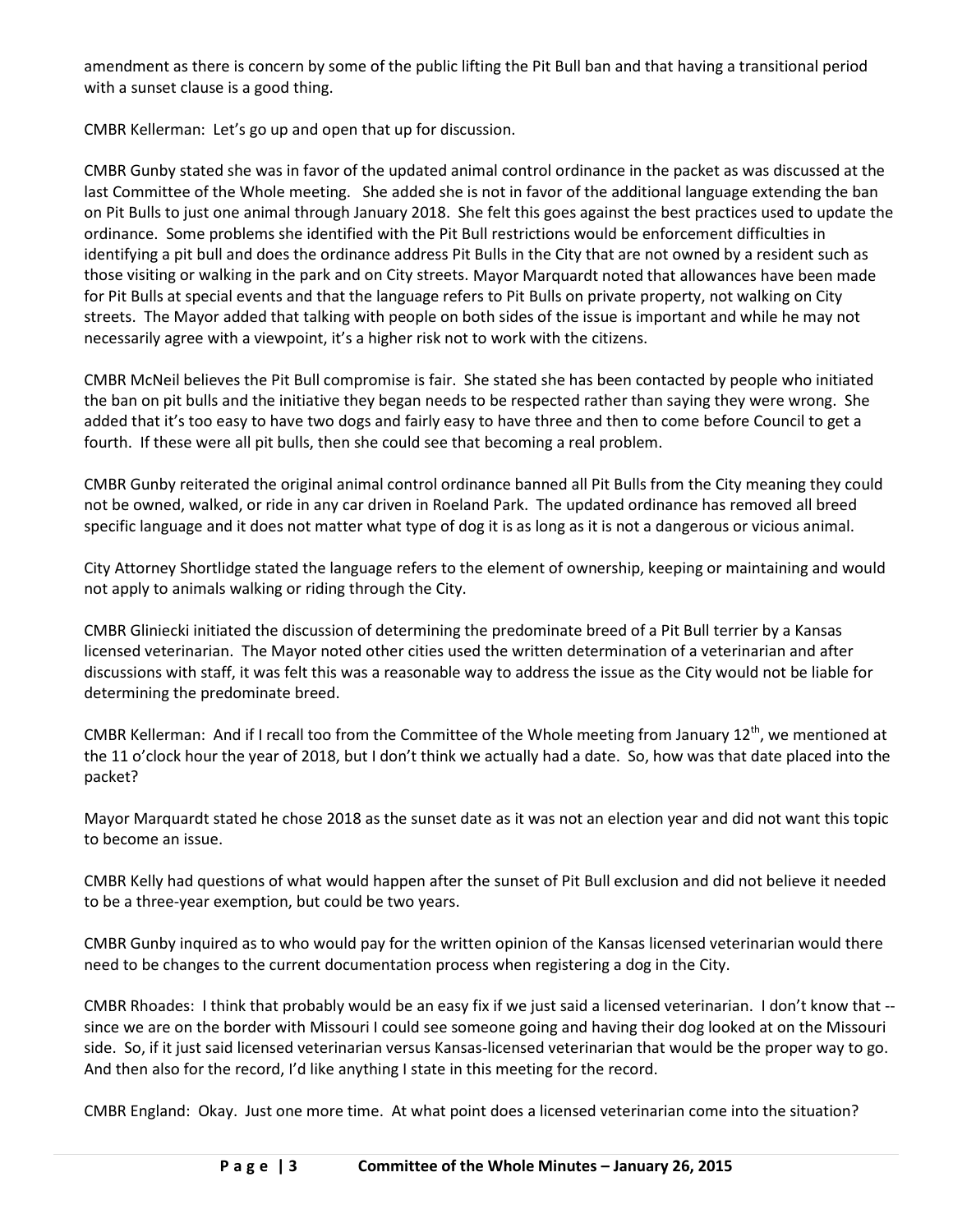Mayor Marquardt responded that when a dog is to be registered, the vet must fill out the shot record paperwork.

Mayor Marquardt then requested to call the question to recommend the item to Council. CMBR Gliniecki asked the Council if they were ready to call the question. The motion failed 4-4; the discussion continued.

CMBR Kellerman: I see a total of four, so we'll continue to discuss. I saw a total of four so we will continue to discuss. Councilmember Rhoades?

CMBR Rhoades: I guess the question I have here is are we going to be able to vote on this without an ordinance? So, don't we need to decide this now so we can forward the entire ordinance to Council? Because if we're just going to say if we're going to vote on this at Council, we wouldn't have an ordinance to vote on during Council. I'm just trying to bring that up to you to -- and is that the proper way, Neil?

City Attorney Shortlidge stated the Committee has the language by way of the ordinance, but also has the language that would be in addition to the ordinance.

CMBR Kelly reiterated her desire to shorten the time for the Pit Bull exemption noting that it will sunset four months before the election. She stated she has received letters about other people walking dogs through the City and that with the language as written there will still be a risk. If the ordinance is adopted as written, will the language that speaks to not having breed specific language need to be changed.

CMBR Fast didn't see how a vote could be cast at the Council meeting as the Committee does not have the final written ordinance. She added that for transparency her constituents deserved to see the final ordinance changes before being forwarded to Council and this should not be forwarded piecemeal.

City Attorney Shortlidge stated the Committee does have the ordinance and can approve it with the language changes as has been done in the past with other ordinances.

CMBR Gunby stated that if the proposed ordinance is not moving forward to a vote on an item, then it should be addressed now. She agreed with CMBR Kelly on shortening the expiration dated noting that people who are already uncomfortable allowing Pit Bulls in the City will not be more comfortable over time.

CMBR England: Actually that's what I was going to do is to try to start building a consensus on how we can move it forward for the Council meeting. So, you know, I would concur with Jennifer, Ms. Gunby's efforts to try to take polls of the Council on how do we move forward.

After further discussion CMBR Gliniecki asked and received a majority recommendation (6-3) to move forward with the ordinance as written, adding the language changes and changing Section 2-101 to add a one Pit Bull restriction.

CMBR Kellerman: Yeah. And I'm actually okay. I'll hand it over to the Council President.

CMBR Gliniecki: You're chair of Admin. Well, I'm just asking as a member if there's consensus.

CMBR Kellerman: Okay. So, do we have a consensus on this?

CMBR Gunby: Are you asking for a showing of hands or the traditional thumbs up/thumbs down?

CMBR Kellerman: Let's do the thumbs up/thumbs down. This is to add an additional one dog restriction. Six. Did we get that? Yeah. For the record it was 6-2. Or I'm sorry. I forgot to count you, 6-3. Okay. Councilmember Rhoades?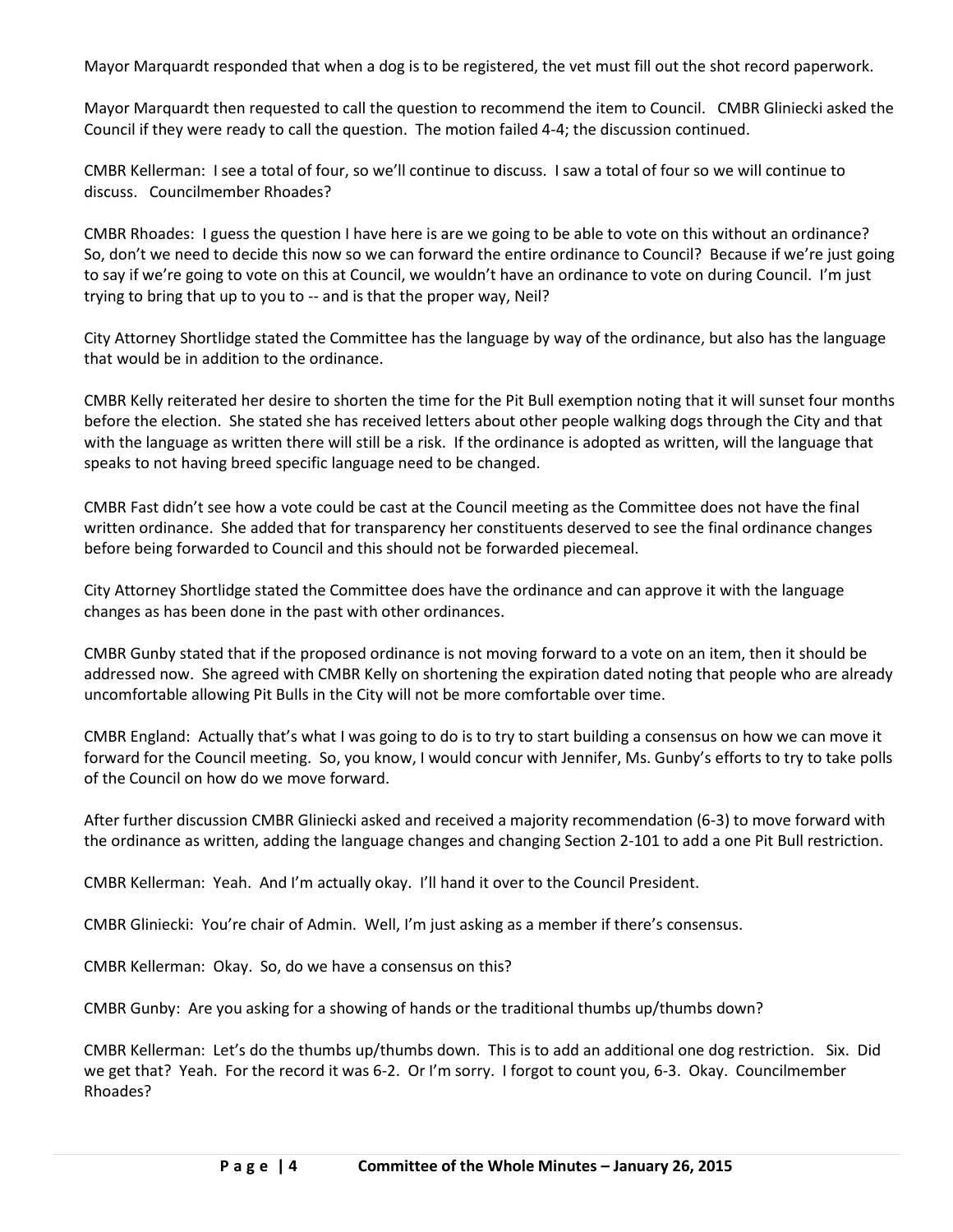CMBR Rhoades: I'd just call it as it is, we're actually voting on that, we're not taking a consensus. We are actually counting members.

Mayor Marquardt clarified the Committee was voting to recommend to move the item forward to Council.

CMBR Kellerman: Okay. I think we're ready to move on to Number 2 then.

City Administrator Otto directed everyone to page 71 of the Council packet to review the process of residents seeking exemptions to the two pet limits. It is proposed that residents seeking a third animal could be administratively approved and notification of surrounding neighbors. Those residents seeking a fourth pet would be presented to Council for approval.

CMBR Gunby stated her support for a continuation of the administrative approval of a third animal and Council approval for a fourth.

CMBR Rhoades: I would like a point of clarification on if the third animal, is the City Clerk or City Administrator, are they sending out a letter to the neighbors on that front?

City Administrator Otto responded that with regard to third and fourth animal requests the City will notify all surrounding neighbors. If there is an issue, this will be brought before Council for a final decision.

CMBR Gliniecki asked for and received a recommendation from the Committee to add a special permit for a third dog or third cat to be approved administratively by the City Clerk; a special permit for four or more dogs or four more cats may only be approved by the City Council.

CMBR Kellerman: Yeah. So, I'm sorry, guys. We need to take a consensus on that. We're doing thumbs up. Okay. For the record there was a consensus. Okay. Ready to move on to – Councilmember Rhoades?

CMBR Rhoades: Councilmember McNeil brought up a point when we were discussing this before, I just wanted to know if we were going to discuss that too, because it relates to our animal ordinance.

CMBR McNeil reiterated she would like discussion at another date as to a mandatory spay/neuter of all dogs and cats.

CMBR Kellerman: Yeah. Is there any more discussion on it because we're running behind here? All right. We're going to continue Number 2 and is Consideration and Discussion of the Contract Negotiations Committee Ad Hoc Chair Position to Remain with the Chair of Admin.

Consideration and Discussion of the Contract Negotiations Committee Ad Hoc Chair Position to Remain with the Chair of Admin."

CMBR Kellerman: I would like to open that up for myself for discussion. So, this is something that -- this position falls in line with the chair of Admin. It always has been since this position had opened up. And when I became a Councilmember, this is obviously part of my job. And I'm basically defending myself for this position. So, I would like to -- I would like to keep this position. I think there's been some discussion of myself not being able to keep this position. And I would like to hear from my Vice-Chair first, Ms. Gunby.

CMBR Gunby: Thank you. I would just like to clarify that I am currently the chair of the Contract Negotiations Committee. The way this committee works is it's unfortunately not spelled out anywhere who will serve on a committee or who will chair the committee. We've just traditionally had three members of the Governing Body, including both members of the Admin committee serve on this ad hoc committee. The process began last October when staff put together a tentative calendar for the process and I was the acting chair of the Admin committee at that time, so I became chair of the ad hoc committee. In November, we began the process. In early December,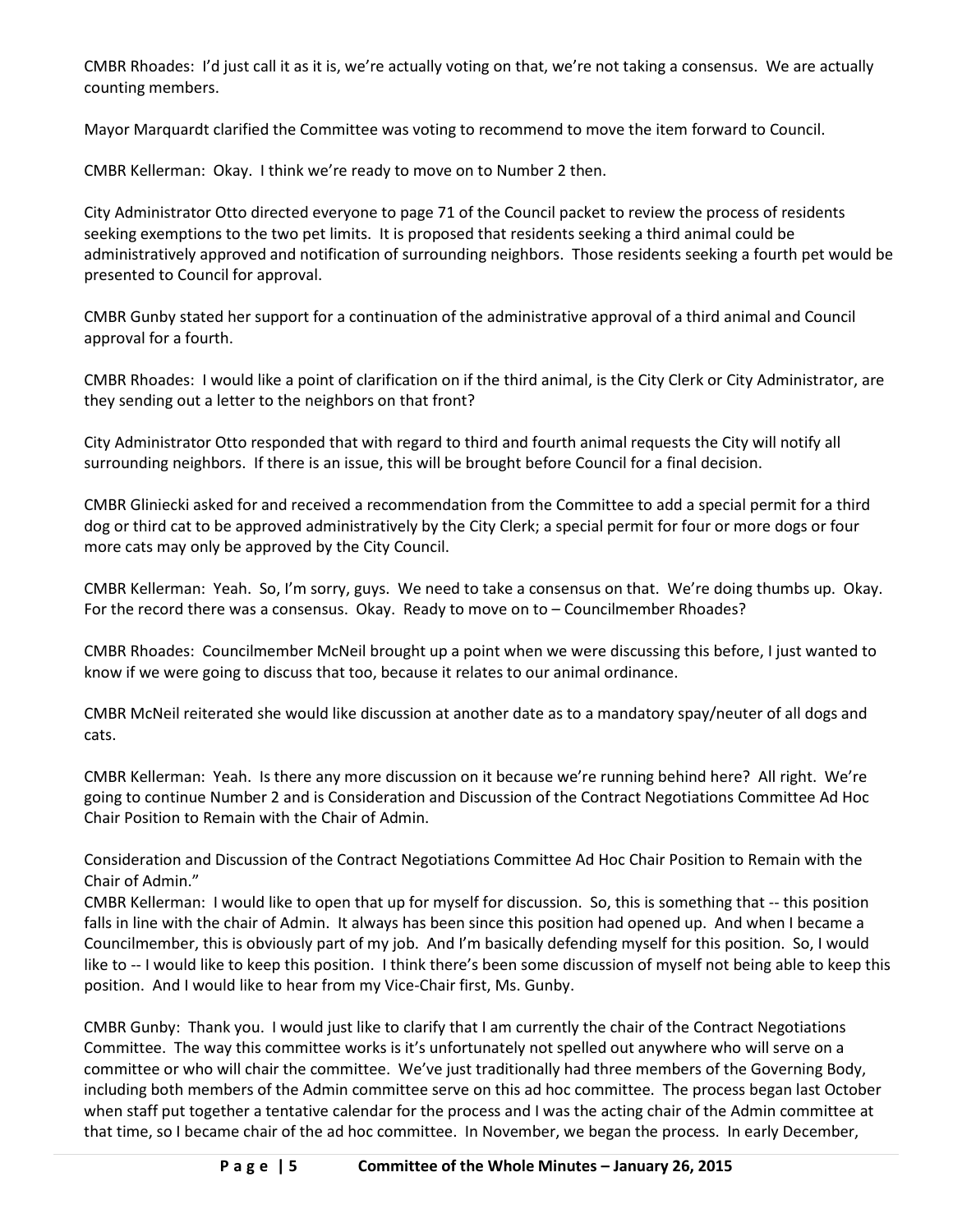when it still was early on I contacted Mr. Kellerman, newly elected, as he would becoming the Admin chair and asked if he wanted to take over responsibilities for this ad hoc committee. Mr. Kellerman did not accept taking over responsibilities at that time. I then continued for the next two months as chair of this task force. We are now about 90 percent. We have I think one more scheduled meeting and then we come before the City Council with our recommendations. So, I am currently the chair and I see no reason to not continue serving as chair as we're 90 percent through the process.

CMBR Kellerman: Just for clarification. Ninety percent of process is for the evaluation that we did complete. I'm okay with that, you can have that. I'm asking to remain as chair for the negotiations contract committee. And just a brief timeline, on December 10<sup>th</sup>, Ms. Gunby sent out an e-mail to the Governing Body stated as City Admin Evaluation on 2015 Contract Calendar. I didn't see this because I hadn't been sworn in yet. I wasn't sworn in until December 15<sup>th</sup>. This was brought to my attention by a Councilmember after I was sworn in so there's no way I would have been able to know that. On December 22<sup>nd</sup>, Ms. Gunby mentions in an e-mail that the Admin chair is also the chair of the Negotiations Committee. On January  $5<sup>th</sup>$ , my first Committee of the Whole meeting, Ms. Gunby asked just before the meeting if I wanted to be on the Negotiating Committee. And if not, she'll ask CMBR Gliniecki. But being my first meeting on January the  $5<sup>th</sup>$ , even before the meeting started, it kind of caught me off guard because as that e-mail stated on December 22<sup>nd</sup>, I was already the chair. So, I caught myself then the following day on January  $6<sup>th</sup>$  at another Committee of the Whole meeting, if you can recall that. And, in fact, I think that's as a recording as well, that I did indeed want to be on the Contract Negotiations committee. On Wednesday, January  $14<sup>th</sup>$ , Ms. Gunby, Ms. Kelly and myself went for the first Negotiating committee meeting. No formal notes were taken, no introductions and I went in there as the chair as I should. Again, that is my job. And if you look back on July 7<sup>th</sup>, Ms. Kelly states, and this is at a Committee of the Whole meeting as well for the budget. Ms. Kelly states on the record that the Admin chair will head the Negotiating committee. Again, I don't know why I'm defending myself. I don't know if this is an initiation for first Councilmember, for somebody who is new. I don't approve hazing. So, I want to remain as the chair. I never once said that I did not want to take on the role of the chair of the Negotiating committee. Ms. Gunby said that in December. And I'm going to hand it over to the Mayor for -

Mayor Marquardt said experience and knowledge of the process was important to lead the committee and there was someone with three or four years of experience. He appreciated the fact that CMBR Kellerman was newly elected, but preferred experience when working with the City Administrator's evaluation and contract negotiations.

CMBR Rhoades: I'd just like to say that I would like transparency with the Governing Body. I mean, I don't know if - if we are in executive session, I'm okay with us discussing amongst ourselves, but I don't think three members of the Council should make decisions that the rest of the Council are unaware of on this, which I deem to be important. And so I would like to be a part of -- one, I was never asked to be a part of this ad hoc committee. I would like to be a member of that. That being said, if we're going to reopen this up because one, we don't -- right now we don't even know who the chairperson is of this committee. So one, we probably need to make that decision so we don't have a member or two members continuing to proceed and act as, I mean, we're going to have two separate committees going on at the same time. So, we need to get clarification of one, who is in charge; two, I would like to be a part of that process. And I think the rest of the Council should be involved in that as well.

CMBR Gliniecki stated that CMBR Gunby has worked through all stages that have developed along the way and that it was the will and direction by the Committee for her to continue as chair. He added that at this late stage in the process she should consider herself as the chair until it is the will and direction of the Committee for that to change.

CMBR Kelly stated she believed the role of chair was carried out by CMBR Gunby and CMBR Kellerman did not come forth with materials needed or documentation needed for him to proceed as chair. She asked if there was a question as to who was the chair of the committee why was it not discussed earlier. She believed the Committee has been transparent in the process and the matter needs to move forward.

CMBR Kellerman: So, on page 4 of the minutes from July  $7<sup>th</sup>$ , it states, and if you go back and listen to the recording, pretty much matches up. Councilmember Kelly stated that the Admin chair will head the Negotiating Committee.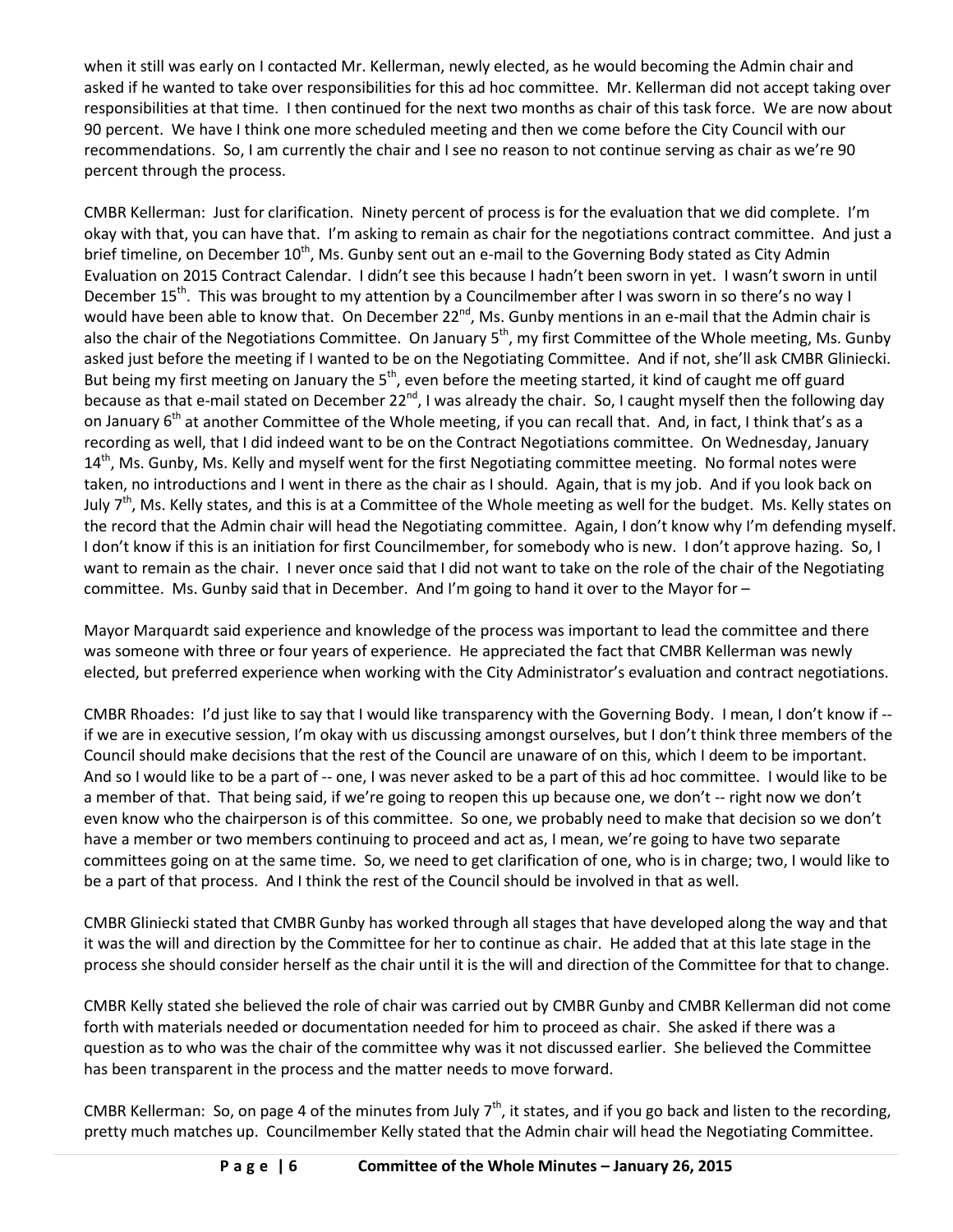So, at that time, for clarification, Councilmember Gliniecki, who was the Admin chair July  $7^{th}$ ? And my recollection going back to the minutes was Councilmember Croston.

CMBR Kelly: Correct.

CMBR Kellerman: So, I think I just heard a correct. So, moving forward when a councilmember leaves, that councilmember takes over the jobs and responsibilities. Now, if you should chose to vote me off of this, you need to show me where in an ordinance, where does the ordinance state this?

Mayor Marquardt clarified that an ad hoc committee does not require an ordinance, but the will of the Council.

CMBR Gunby: To answer Mr. Kellerman's question, when this ad hoc committee began, I was chair of Admin. As the co-chair, when the chair resigned from Council until the new position was elected with you in December, I as cochair became acting chair of the Admin committee. So, when this task force began that's how I got made chair of it. It was not in July, it was when it got started because I was acting Admin chair at that time.

CMBR Kellerman: I'm not disputing that. You were the acting chair, but once I became Councilmember, I took on the role of the Admin chair which is what I'm doing tonight. And part of the role of Admin chair once again is to chair that Contract Negotiations committee. Councilmember England, then Councilmember Rhoades.

CMBR England: I'm confused. I thought I remembered and e-mail from you, Mr. Kellerman, that said, it was early on, that said that you thought it was inappropriate for you to participate because you were so new and you thought that you were [inaudible], that you were taking yourself out of –

CMBR Kellerman: That was for evaluation, not for the contract negotiations. I can show you the e-mail if you want. But, yeah, that was for the evaluation.

CMBR England: Yeah. Because I don't have it in front of me. If you want to read the e-mail why don't you bring it?

CMBR Kellerman: I can show it to you, I don't have it right here. But that, yeah, I'm confident that was for the evaluation process, which makes sense because how can I evaluate our contractor when, you know, I wasn't here for that year. So, Councilmember Rhoades?

CMBR Rhoades: I guess I'm looking at this as two separate issues. One is the person who is the chair of the committee. The other one I'm looking at is the process and the timeline because there is one thing on the timeline that I looked at that I think there is two things on there that need to be switched, that it's out of order if we are truly negotiating and it is truly a negotiating committee. That it needs to be -- once again, it needs to go to us beforehand as a Council.

CMBR Kellerman: To follow up with what Councilmember Rhoades said, yeah, that is correct. I mean if we're going to follow – if we're going to be responsible with this, we need to be able to have a timeline of presenting the contract to the contractor as a whole, as a Governing Body whole.

City Attorney Shortlidge advised if the Committee was considering structure changes it should be added to an agenda.

Mayor Marquardt requested that committee structure discussion be added to the Council agenda and also to add the one item in process to have the Committee of the Whole review negotiations before discussion with the City Administrator to be done in executive session.

CMBR Kellerman: So, I agree with you on the second one, but on the first one, if you were to do that tonight, you would have to vote me out and vote whoever back in.